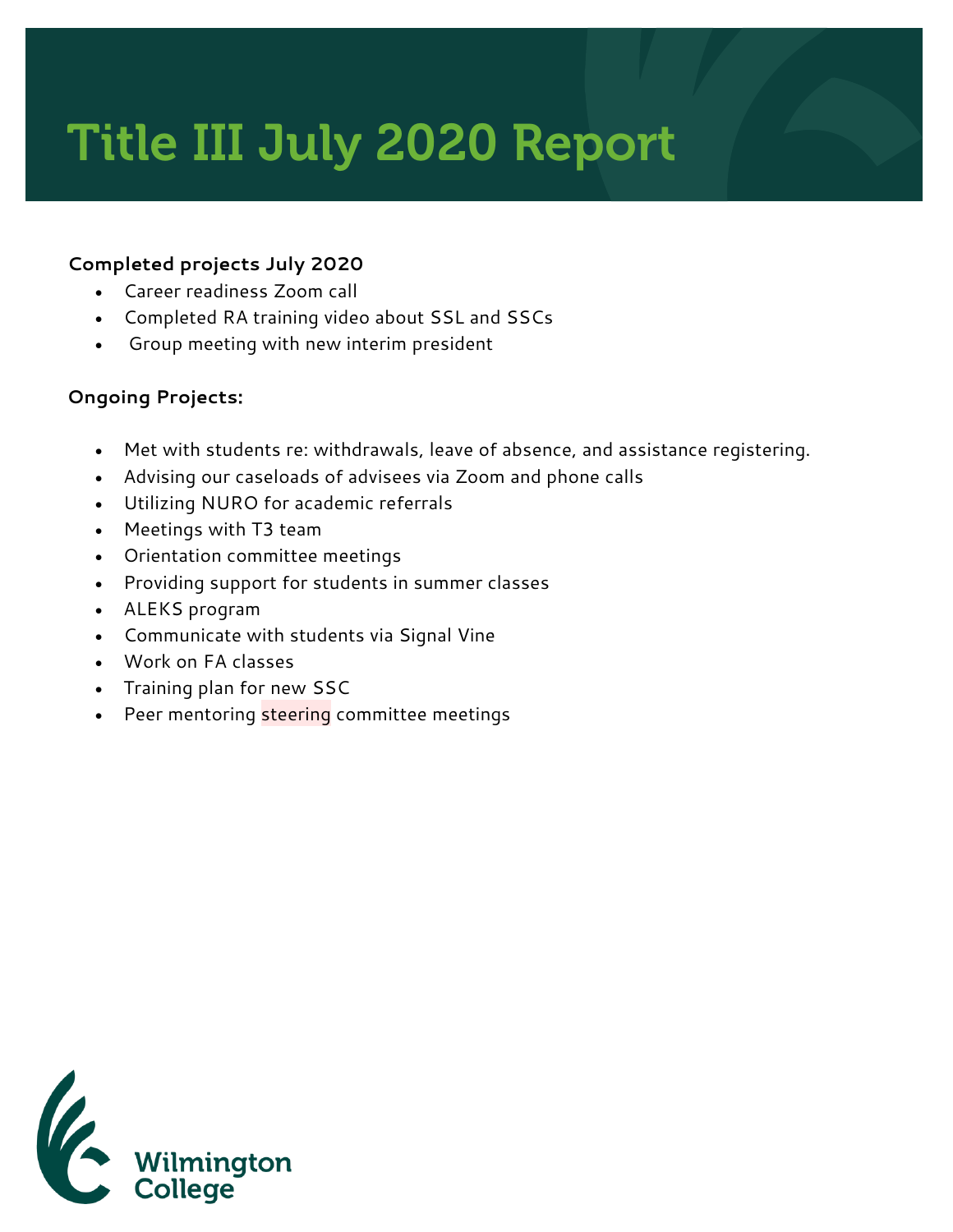**Below is the record of contact for the method and reason for contact from SSCs. In Person meetings were conducted via Zoom. Batch text were sent to 26 subcommittee students about scheduling/advising. Another 510 students were sent a text message of encouragement for the upcoming semester.** 

| <b>Method of Contact</b>        | #   |
|---------------------------------|-----|
| Email                           | 12  |
| In Person                       | 13  |
| <b>Contact with Parent</b>      | O   |
| Phone Call                      | 4   |
| Text Message (other than batch) | 48  |
| <b>Reason for Contact</b>       |     |
| Academic Advising               | 57  |
| Academic Progress Report        | O)  |
| Academic Referral               | ∩   |
| Coaching Session                | 6   |
| Group Presentation              | Ω   |
| Mass Outreach                   | 536 |
| Other                           |     |
| Probation                       | 2   |
| Suspension                      | Ω   |
| WD/LOA                          | 4   |
| Duplicated                      | 26  |
| Unduplicated                    |     |
|                                 | 40  |
|                                 |     |

**Mental Health: The LPC position has been absorbed by the College.**